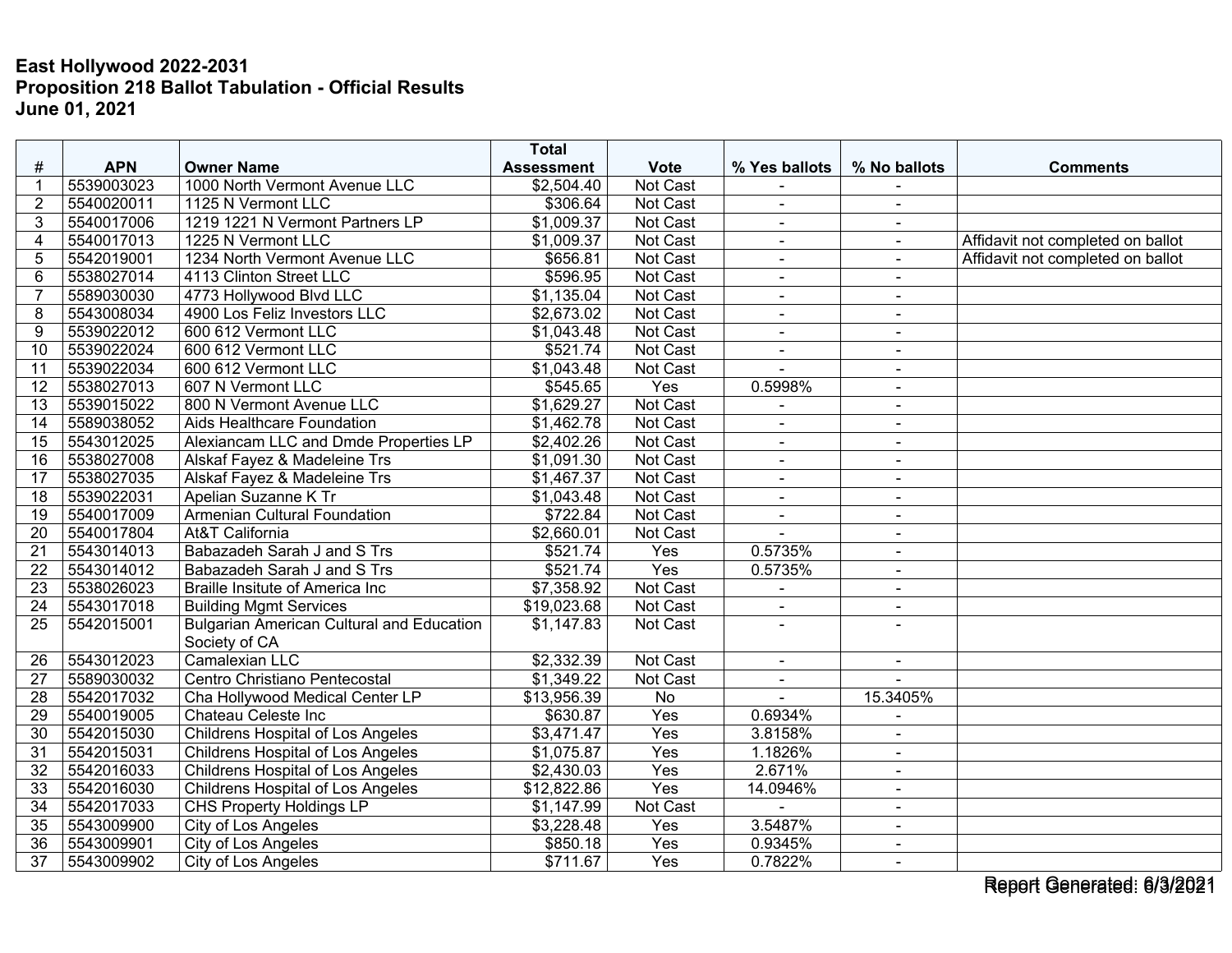|                 |              |                                         | <b>Total</b>        |                  |                |                |                 |
|-----------------|--------------|-----------------------------------------|---------------------|------------------|----------------|----------------|-----------------|
| #               | <b>APN</b>   | <b>Owner Name</b>                       | <b>Assessment</b>   | <b>Vote</b>      | % Yes ballots  | % No ballots   | <b>Comments</b> |
| 38              | 5543010900   | City of Los Angeles                     | $\overline{$}48.93$ | Yes              | 0.0538%        |                |                 |
| 39              | 5543011901   | City of Los Angeles                     | \$20,065.12         | Yes              | 22.0551%       | $\blacksquare$ |                 |
| 40              | 5543012900   | City of Los Angeles                     | \$364.52            | $\overline{Yes}$ | 0.4007%        | $\blacksquare$ |                 |
| 41              | 5539009022   | Cleo Caesar LLC                         | \$1,629.27          | Not Cast         |                | $\blacksquare$ |                 |
| 42              | 5539010020   | Colonia Investment Co Ltd               | \$517.52            | <b>Not Cast</b>  | $\sim$         | $\blacksquare$ |                 |
| 43              | 5542018026   | Congregation Knesseth Israel of         | \$1,946.26          | Not Cast         |                |                |                 |
|                 |              | Hollywood-Los Feliz                     |                     |                  |                |                |                 |
| 44              | 5539022033   | <b>Corsair LLC</b>                      | \$941.97            | No               | $\sim$         | 1.0354%        |                 |
| 45              | 5543012024   | Devine Michael R Tr                     | \$1,288.04          | <b>No</b>        | $\blacksquare$ | 1.4158%        |                 |
| 46              | 5543009025   | DMDE Properties LP and Levine Michael R | \$4,975.26          | <b>Not Cast</b>  | $\blacksquare$ | $\blacksquare$ |                 |
| 47              | 5542019031   | Easton Patrick & Masako Trs             | \$641.93            | Not Cast         | $\blacksquare$ |                |                 |
| 48              | 5539010019   | Eshagian Joseph                         | \$514.01            | No               | $\blacksquare$ | 0.565%         |                 |
| 49              | 5540017007   | Eshagian Joseph                         | \$674.65            | <b>No</b>        | ä,             | 0.7416%        |                 |
| 50              | 5539009011   | First Family Company Ltd LP             | \$818.16            | $\overline{No}$  | $\blacksquare$ | 0.8993%        |                 |
| 51              | 5543013013   | <b>Gfv Family Education Fund LLC</b>    | \$521.74            | Not Cast         | ä,             |                |                 |
| 52              | 5538028010   | Golden State Enterprises LLC            | \$1,712.88          | Not Cast         | $\blacksquare$ | $\blacksquare$ |                 |
| $\overline{53}$ | 5539010021   | Haick Wilfred E & Nellie Trs            | \$1,024.44          | Not Cast         | $\sim$         | $\sim$         |                 |
| 54              | 5542029002   | Hollywood Vermont Residences LLC        | \$561.59            | Not Cast         | $\blacksquare$ | $\blacksquare$ |                 |
| 55              | 5542029003   | <b>Hollywood Vermont Residences LLC</b> | \$561.59            | Not Cast         | $\sim$         | $\blacksquare$ |                 |
| $\overline{56}$ | 5543011010   | Kaiser Foundation Hospitals             | \$3,124.32          | Not Cast         | ä,             | $\sim$         |                 |
| 57              | 5543007025   | Kaiser Foundation Hospitals             | \$973.74            | Not Cast         | $\blacksquare$ | $\blacksquare$ |                 |
| 58              | 5543010017   | <b>Kaiser Foundation Hospitals</b>      | \$4,964.22          | <b>Not Cast</b>  | $\overline{a}$ | $\sim$         |                 |
| 59              | 5543012018   | Kaiser Foundation Hospitals             | \$4,374.05          | Not Cast         | $\blacksquare$ | $\blacksquare$ |                 |
| 60              | 5543012022   | Kaiser Foundation Hospitals             | \$2,095.93          | Not Cast         | $\sim$         | $\sim$         |                 |
| 61              | 5543013002   | Kaiser Foundation Hospitals             | \$1,976.41          | Not Cast         | $\blacksquare$ | $\blacksquare$ |                 |
| 62              | 5543013009   | Kaiser Foundation Hospitals             | \$573.91            | Not Cast         | $\blacksquare$ | $\blacksquare$ |                 |
| 63              | 5543014014   | Kaiser Foundation Hospitals             | \$1,565.22          | Not Cast         | $\sim$         | $\sim$         |                 |
| 64              | 5543014015   | Kaiser Foundation Hospitals             | \$1,043.48          | Not Cast         | $\blacksquare$ | $\blacksquare$ |                 |
| 65              | 5543015019   | <b>Kaiser Foundation Hospitals</b>      | \$658.27            | Not Cast         |                | $\blacksquare$ |                 |
| 66              | 5543020023   | Kaiser Foundation Hospitals             | \$2,089.82          | Not Cast         | $\blacksquare$ | $\blacksquare$ |                 |
| 67              | 5543013001   | Kaiser Foundation Hospitals             | \$1,414.55          | Not Cast         | $\blacksquare$ | $\blacksquare$ |                 |
| 68              | 5543013014   | Kaiser Foundation Hospitals             | \$521.74            | Not Cast         | $\blacksquare$ | $\sim$         |                 |
| 69              | 5543015020   | Kaiser Foundation Hospitals             | \$510.04            | Not Cast         | $\blacksquare$ | $\blacksquare$ |                 |
| 70              | 5543015021   | Kaiser Foundation Hospitals             | \$2,043.35          | Not Cast         | $\sim$         | $\sim$         |                 |
| 71              | 5589031025   | Kaiser Foundation Hospitals             | \$475.57            | Not Cast         | $\blacksquare$ | $\blacksquare$ |                 |
| 72              | 5589031026   | Kaiser Foundation Hospitals             | \$468.64            | Not Cast         |                | $\sim$         |                 |
| 73              | 5589031036   | Kaiser Foundation Hospitals             | \$784.91            | Not Cast         | $\blacksquare$ | $\sim$         |                 |
| 74              | 5539-022-013 | <b>Kaiser Foundation Hospitals</b>      | \$1,016.10          | Not Cast         | $\sim$         | $\blacksquare$ |                 |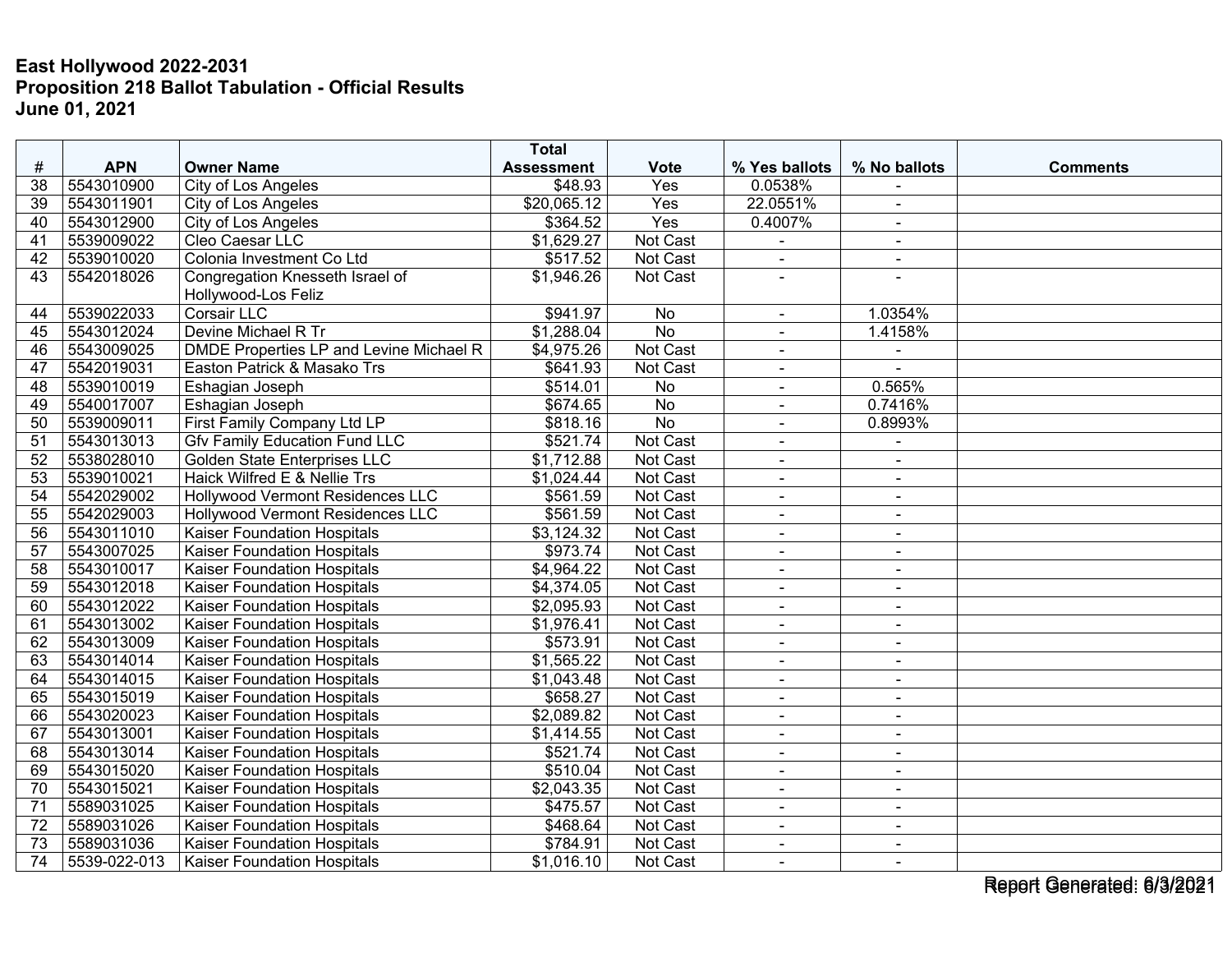|                 |                |                                    | <b>Total</b>      |                 |                          |                |                 |
|-----------------|----------------|------------------------------------|-------------------|-----------------|--------------------------|----------------|-----------------|
| #               | <b>APN</b>     | <b>Owner Name</b>                  | <b>Assessment</b> | <b>Vote</b>     | % Yes ballots            | % No ballots   | <b>Comments</b> |
| 75              | 5543014011     | Kim Myung Hee Tr                   | \$375.11          | Not Cast        |                          |                |                 |
| 76              | 5538023905     | LA Community College District      | \$23,922.16       | <b>Not Cast</b> | $\blacksquare$           | $\blacksquare$ |                 |
| 77              | 5539016901     | LA Community College District      | \$4,411.20        | Not Cast        |                          | $\blacksquare$ |                 |
| 78              | 5538023903     | <b>LACMTA</b>                      | \$16.12           | Yes             | 0.0177%                  |                |                 |
| 79              | 5538023904     | <b>LACMTA</b>                      | \$96.71           | Yes             | 0.1063%                  | $\sim$         |                 |
| 80              | 5542017900     | <b>LACMTA</b>                      | \$27.56           | Yes             | 0.0303%                  | $\blacksquare$ |                 |
| 81              | 5538022900     | <b>LACMTA</b>                      | \$844.25          | Yes             | 0.928%                   | $\blacksquare$ |                 |
| 82              | 5538022903     | <b>LACMTA</b>                      | \$1,375.50        | Yes             | 1.5119%                  | $\sim$         |                 |
| 83              | 5538022904     | <b>LACMTA</b>                      | \$1,058.28        | Yes             | 1.1632%                  | $\sim$         |                 |
| 84              | 5538022905     | <b>LACMTA</b>                      | \$422.12          | Yes             | 0.464%                   | $\blacksquare$ |                 |
| 85              | 5542015900     | <b>LACMTA</b>                      | \$521.74          | Yes             | 0.5735%                  |                |                 |
| 86              | 5542015901     | <b>LACMTA</b>                      | \$626.09          | Yes             | 0.6882%                  | $\blacksquare$ |                 |
| 87              | 5542015902     | <b>LACMTA</b>                      | \$521.74          | Yes             | 0.5735%                  | $\blacksquare$ |                 |
| 88              | 5543009021     | Los Feliz Investors LLC            | \$1,492.75        | Not Cast        |                          | $\blacksquare$ |                 |
| 89              | 5540020012     | Louie Wai Yip & Chu Yin H          | \$1,230.89        | <b>Not Cast</b> |                          | $\sim$         |                 |
| 90              | 5543013015     | Maruti Investments Inc             | \$3,143.04        | Yes             | 3.4548%                  | $\sim$         |                 |
| 91              | 5539003024     | Metro Plaza LLC                    | \$2,296.30        | <b>Not Cast</b> | $\blacksquare$           | $\blacksquare$ |                 |
| $\overline{92}$ | 5542019032     | <b>MJJ Properties LLC</b>          | \$659.61          | Not Cast        | $\blacksquare$           | $\blacksquare$ |                 |
| 93              | 5540017002     | Morales Victor M Co Tr             | \$641.28          | Not Cast        | $\blacksquare$           | $\sim$         |                 |
| 94              | 5542029001     | Mori Group 3 Properties LLC        | \$650.01          | Not Cast        | $\blacksquare$           |                |                 |
| $\overline{95}$ | 5542018035     | Nalbandian Enterprise LLC          | \$1,315.93        | $\overline{No}$ | $\blacksquare$           | 1.4464%        |                 |
| 96              | 5540019013     | <b>NVB Partners LLC</b>            | \$722.84          | <b>No</b>       | ä,                       | 0.7945%        |                 |
| 97              | 5540019017     | <b>NVB Partners LLC</b>            | \$685.07          | <b>No</b>       | $\sim$                   | 0.753%         |                 |
| $\overline{98}$ | 5539021008     | Ong Simon L & Kham S Trs           | \$938.48          | Not Cast        | $\blacksquare$           | $\blacksquare$ |                 |
| 99              | 5539004020     | Ong Simon Lu Co Tr                 | \$1,153.42        | Not Cast        | $\overline{\phantom{a}}$ | $\blacksquare$ |                 |
| 100             | 5539010018     | Pcp Investment Co                  | \$514.01          | <b>Not Cast</b> | $\blacksquare$           | $\sim$         |                 |
| 101             | 5539010022     | <b>PCP Investment Co</b>           | \$657.24          | Not Cast        | $\sim$                   | $\sim$         |                 |
| 102             | 5538027011     | Q Vermont LLC                      | \$545.65          | Not Cast        | $\blacksquare$           | $\sim$         |                 |
| 103             | 5538027012     | Q Vermont LLC                      | \$1,091.30        | <b>Not Cast</b> | $\overline{a}$           |                |                 |
| 104             | 5539021023     | <b>SA&amp;KLLC</b>                 | \$1,585.22        | Not Cast        | $\blacksquare$           | $\sim$         |                 |
| 105             | 5539015024     | Saken Joel S                       | \$1,614.07        | Not Cast        | $\blacksquare$           |                |                 |
| 106             | 5540020010     | Santa Monica Vermont Properties    | \$442.05          | No              | $\overline{\phantom{a}}$ | 0.4859%        |                 |
| 107             | 5540020014     | Santa Monica Vermont Properties    | \$937.58          | $\overline{No}$ | $\blacksquare$           | 1.0306%        |                 |
| 108             | 5540020008     | Santa Monica Vermont Properties    | \$560.22          | $\overline{No}$ | $\sim$                   | 0.6158%        |                 |
| 109             | 5543018021     | Self-Realization Fellowship Church | \$3,239.24        | Yes             | 3.5605%                  | $\blacksquare$ |                 |
| 110             | 5538022021     | Shalom Brothers Enterprises LP     | \$833.35          | Not Cast        |                          |                |                 |
| 111             | 5539004009     | Simbell LLC                        | \$1,532.04        | <b>No</b>       | $\blacksquare$           | 1.684%         |                 |
|                 | 112 5539022023 | Tashjian Berj V & Anita A          | \$1,565.22        | Not Cast        | $\mathbf{r}$             | $\sim$         |                 |